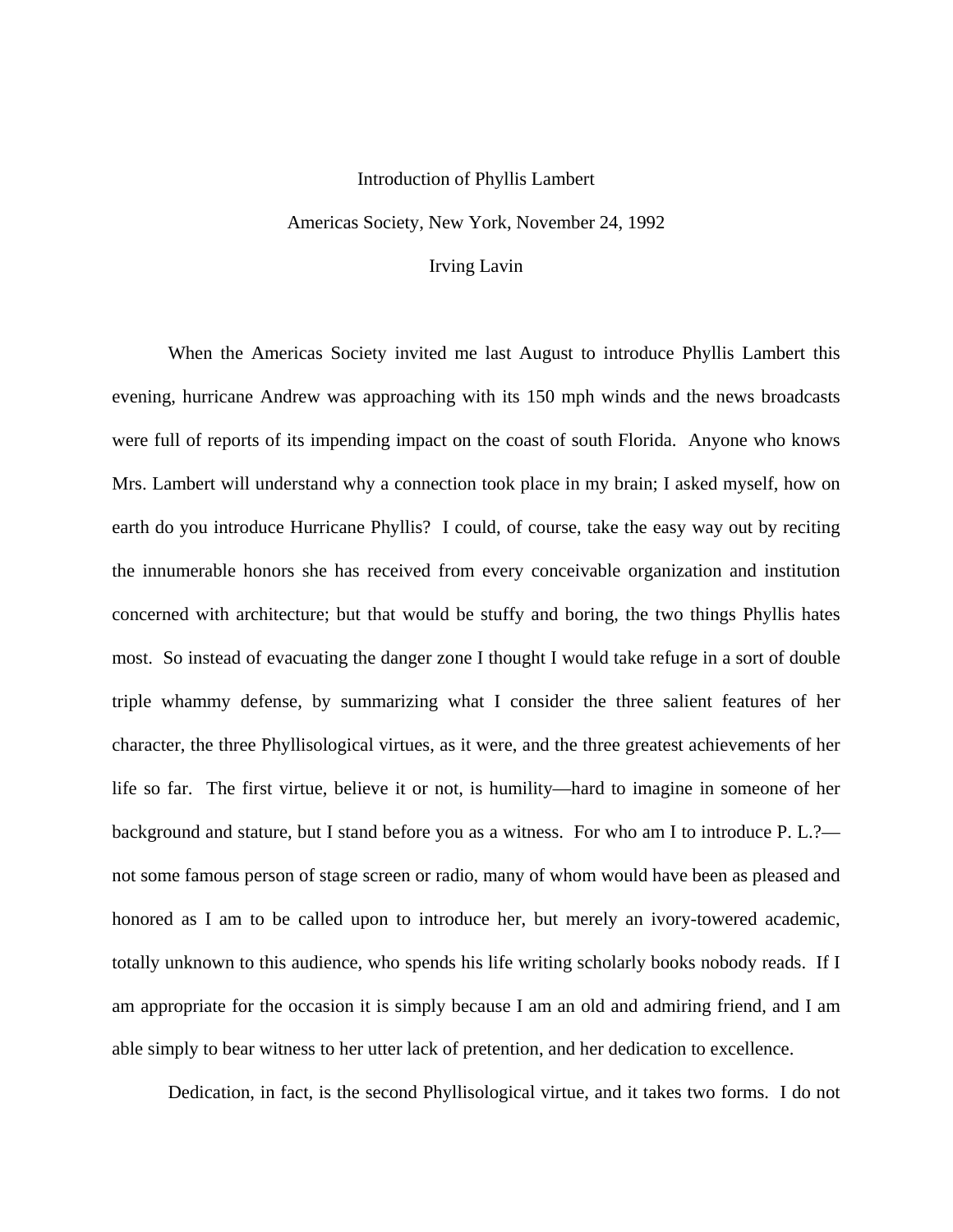believe I have ever met anyone who works as hard as P. L. Whatever she undertakes she carries through with an almost demonic vengeance that defies description, not only for the sheer energy and intensity of her commitment but also because it is never, ever, for her own benefit. She is first and foremost driven by righteous causes, whether it be a great building, or urban responsibility or the pursuit of knowledge for its own sake. She is so driven that it is impossible even to take a walk with her; I run three miles a day, play tennis, and generally try to stay in pretty good shape, but I cannot keep up with P. L. on the "leisurely" strolls we sometimes start out on together; she marches ahead as if in hot pursuit of some distant, unseen goal.

What she pursues is indeed a distant, unseen goal—that is, her third virtue, excellence. Quality is what counts; not necessarily the most expensive, and certainly not the fanciest, but the best, whether it be in persons, places or things, and especially in dogs. If you are fortunate (or unfortunate) enough to be a big (I mean big, like three feet high, 200 pounds), slobbery pooch, she will love you to death.

 P. L.'s three great achievements all reflect these qualities. The first chronologically is of course the Seagram building, one of the great monuments of modern architecture. It was designed by Mies van der Rohe, but it owes its existence to P. L. because she, still in her twenties, persuaded—bludgeoned, might be a better word—her father into accepting the kind of responsibility that she herself defined in an article she wrote over thirty years ago about the building's genesis; she said, "The responsibility for superior planning and painstaking detail required to make a building pleasing to the eye and spirit, and eminently habitable, would appear to fall solely on the architect. But the moment business organizations and institutions decide to build, they claim responsibility and take a moral position; and upon the choice of architect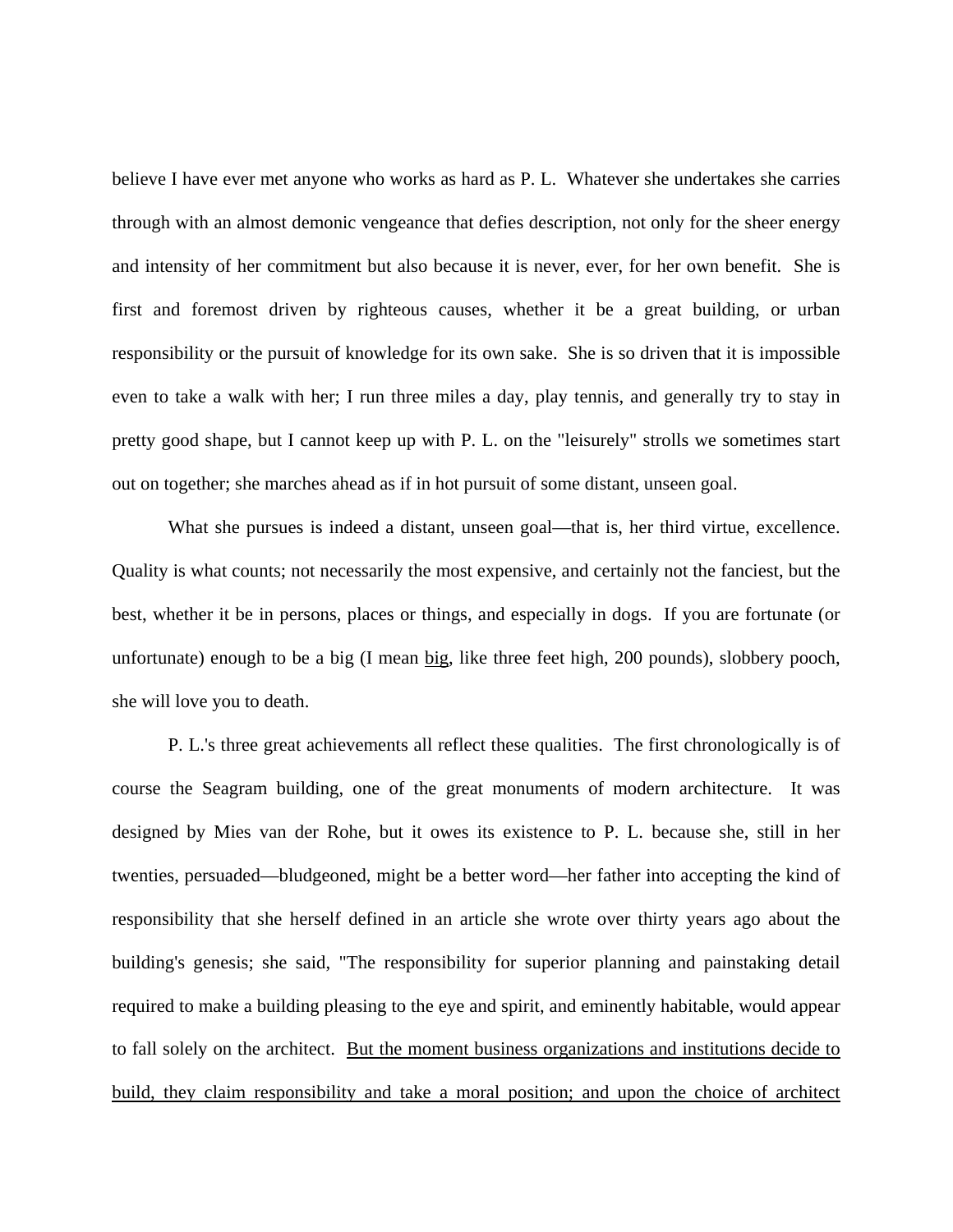depends the quality of the statement" (the emphasis is hers).<sup>1</sup>

 The second great achievement is the Canadian Centre for Architecture. I refer not just to the magnificent, prize-winning building by Peter Rose, and not just to the unparalleled collections and library it contains, which have in a miraculously short time made it the leading institution of its kind. I refer above all to the spirit in which it was created, for Phyllis conceives of architecture as the very embodiment of our awesome intellectual capacity to shape our environment and therefore of our awesome moral responsibility to make the world a better place.

 Her third achievement is the comprehensive, documentary history of the city of Montreal, on which she has been for years passionately engaged; a taste of the first fruits is currently on view at the Centre. Just as the Centre has made Montreal a world leader in the study of the built environment, so her research will make Montreal stand out in another way: the physical development of no other city will have been so carefully (I use that word advisedly) and completely recorded. I said she pursues knowledge for its own sake, but of course that isn't really true; for her study will make Montreal into a veritable mine of information and a test case for understanding how well we have used our intelligence to fulfill the moral responsibility we assume in transforming the wilderness God gave us into a reflection of our values.

 Montreal is the last note I want to sound in introducing P. L. After spending many years abroad, she returned to Montreal and settled there. Since then, she has helped create in her home town a model for humane urban conservation and development; she has given Montreal a unique, world-class Institution, and a unique, world-class record of itself, from both of which

i

**<sup>1</sup>**. Phyllis Bronfman Lambert, "How a Building Gets Built," *Vassar Alumnae Magazine*, XLIV, 1959, pp. 13- 19, cf. p. 13.